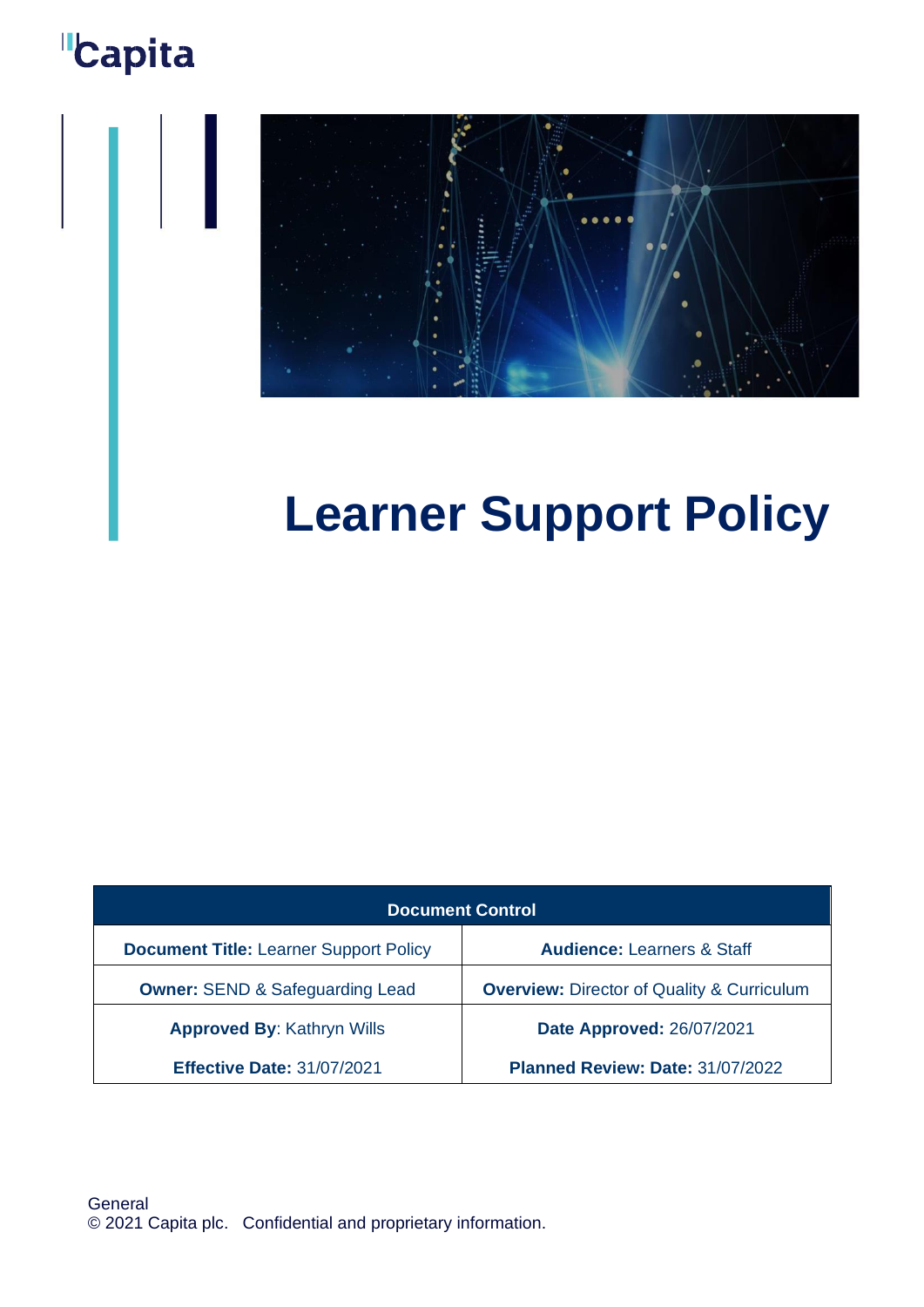# **"Capita**

### **Table of Contents**

| 5. Identifying Learners who have a Special Educational Need or Disability  4 |  |
|------------------------------------------------------------------------------|--|
|                                                                              |  |
|                                                                              |  |
|                                                                              |  |
|                                                                              |  |
|                                                                              |  |
|                                                                              |  |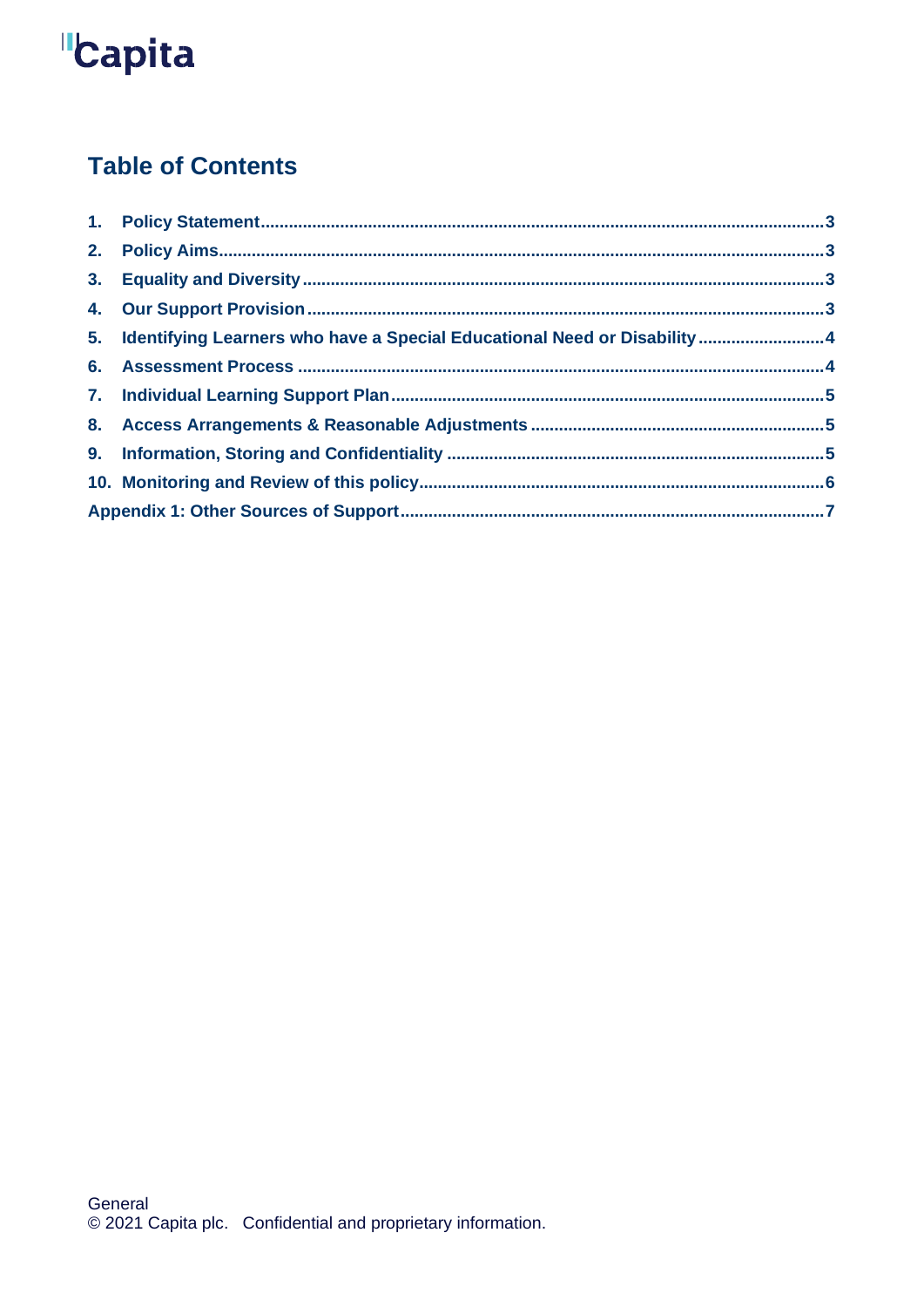

### **1. Policy Statement**

At Capita Learning we believe in providing an inclusive environment with equitable access for all our learners. As such, we are committed to ensuring that learners receive all the support they require to overcome any barriers to learning which they might experience.

This policy should be read in conjunction with the following legislation and statutory guidance:

- **The Equality Act 2010**
- SEND Code of Practice 2015
- JCQ Access Arrangements Regulations

This policy should be read in conjunction with the following Capita Learning Policies:

- **Equality, Diversity & Inclusion Policy**
- GDPR / Data Protection Policy
- **E.** Learner Health & Safety Policy
- **Safeguarding & Prevent Policy**
- **Teaching & Learning Policy**

### **2. Policy Aims**

This policy has been developed to ensure that all stakeholders understand:

- The provision we offer to support learners with overcoming barriers to learning.
- The processes in place to support with identifying learners who might require additional support
- **•** The procedures in place to manage the assessment of individual learner needs

#### **The Scope of this Policy**

This policy covers all learners and learning activities within the Capita Learning provision. The provision and processes outlined within this policy, therefore, apply to all learners, and throughout the duration of their learning programme with Capita Learning.

### **3. Equality and Diversity**

Capita Learning are committed to ensuring that all elements of our learning programmes are delivered in accordance with Equality, Diversity and Inclusion aims. As such, all processes outlined within this policy are non-discriminatory and are delivered with a learner centred approach.

### **4. Our Support Provision**

A learner is identified as having a special educational need or disability if they; either have a significantly greater difficulty in learning than the majority of their peers, or have a disability which prevents or hinders them accessing facilities and resources in a similar way to their peers.

To ensure that we achieve our legal and moral responsibilities, our provision of support for learners with special educational needs or disabilities includes:

**EXED** Information, Advice, and guidance to help learners understand their identified needs and increase awareness of appropriate adjustments to support learning

#### General

© 2021 Capita plc. Confidential and proprietary information.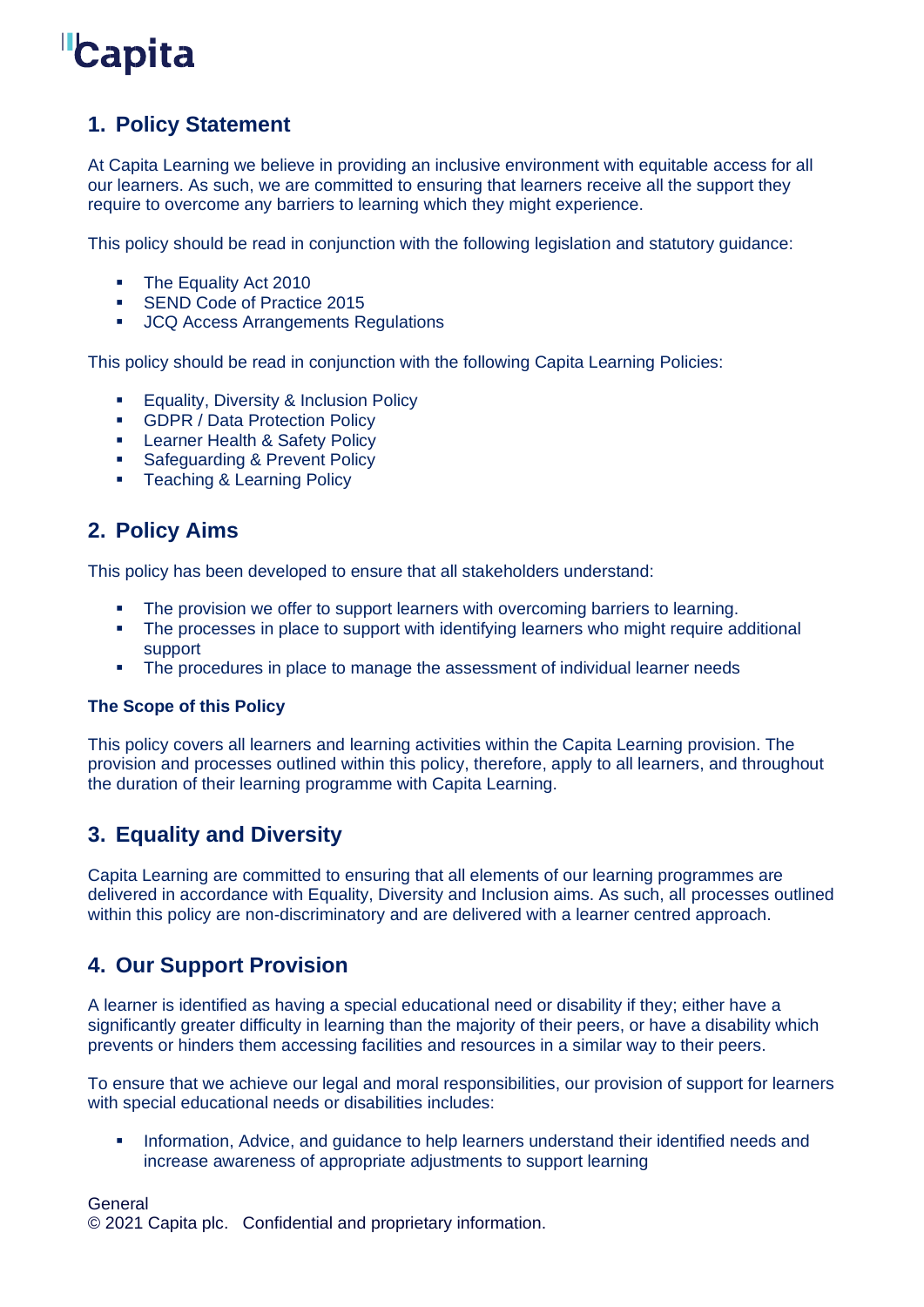## **Capita**

- A collaborative assessment process which assists with identification of learning needs and considers the support requirements identified by the learner
- A personalised Learner Support Plan which identifies a bespoke package of support and/or adjustments which will be provided to ensure equality of access to learning
- A dedicated team of Specialist Learning Consultants who work with learners to manage the support provision outlined within their Learning Support Plan
- **EXEL Assessment and management of any necessary Access Arrangements and/or Reasonable** Adjustments for assessments or examinations

In accordance with the provided definition of special educational needs or disabilities, all elements of our support provision are available based on the identified need(s). Support can, therefore, be provided following completion of our assessment process and does not require prior identification or diagnosis through a formal assessment process.

### **5. Identifying Learners who have a Special Educational Need or Disability**

Many learners with a special educational need or disability will enrol on their learning programme with an understanding of their needs and the support they might require. Where learners are aware of their needs then these can be disclosed during the enrolment process and support can be provided from the beginning of the learning programme.

We also understand, however, that many learners may not have received a formal diagnosis or might not be aware that they have an additional learning need. In these instances, we are committed to working with learners to screen for potential needs and to identify any support they might require.

Learners are strongly encouraged to notify us of any identified special educational needs or disabilities during the enrolment process, or at the earliest opportunity, as this will enable us to ensure that they receive any necessary support throughout the learning programme.

### **6. Assessment Process**

We believe that learners with a Special Educational Need or Disability should receive all the support that is needed to enable them to fully access their learning programme. To ensure that we can provide learners with the support that is required, we will always begin with our collaborative assessment process.

Our assessment process provides the opportunity for learners to discuss their needs and required support with one of our Specialist Learning Consultants. Within this process we consider:

- **EXEDENTIFIED IDEALS:** Details of any Special Educational Needs or Disabilities that have previously been identified whether or not these have been formally diagnosed – Where a formal diagnosis or evaluation has been completed then this will help us complete our assessment.
- **Ways of Working**: Details of any adjustments or adaptations that a learner may have received throughout previous education or might be accustomed to within their employment.
- **Previous Support:** Details of any additional support that a learner might have received to enable access during [previous education or training.
- **EXEDENTIFY Initial Screening:** Where a special educational need might not have been previously identified, an initial screening will be completed to check for potential characteristics of common learning needs.

**General** 

© 2021 Capita plc. Confidential and proprietary information.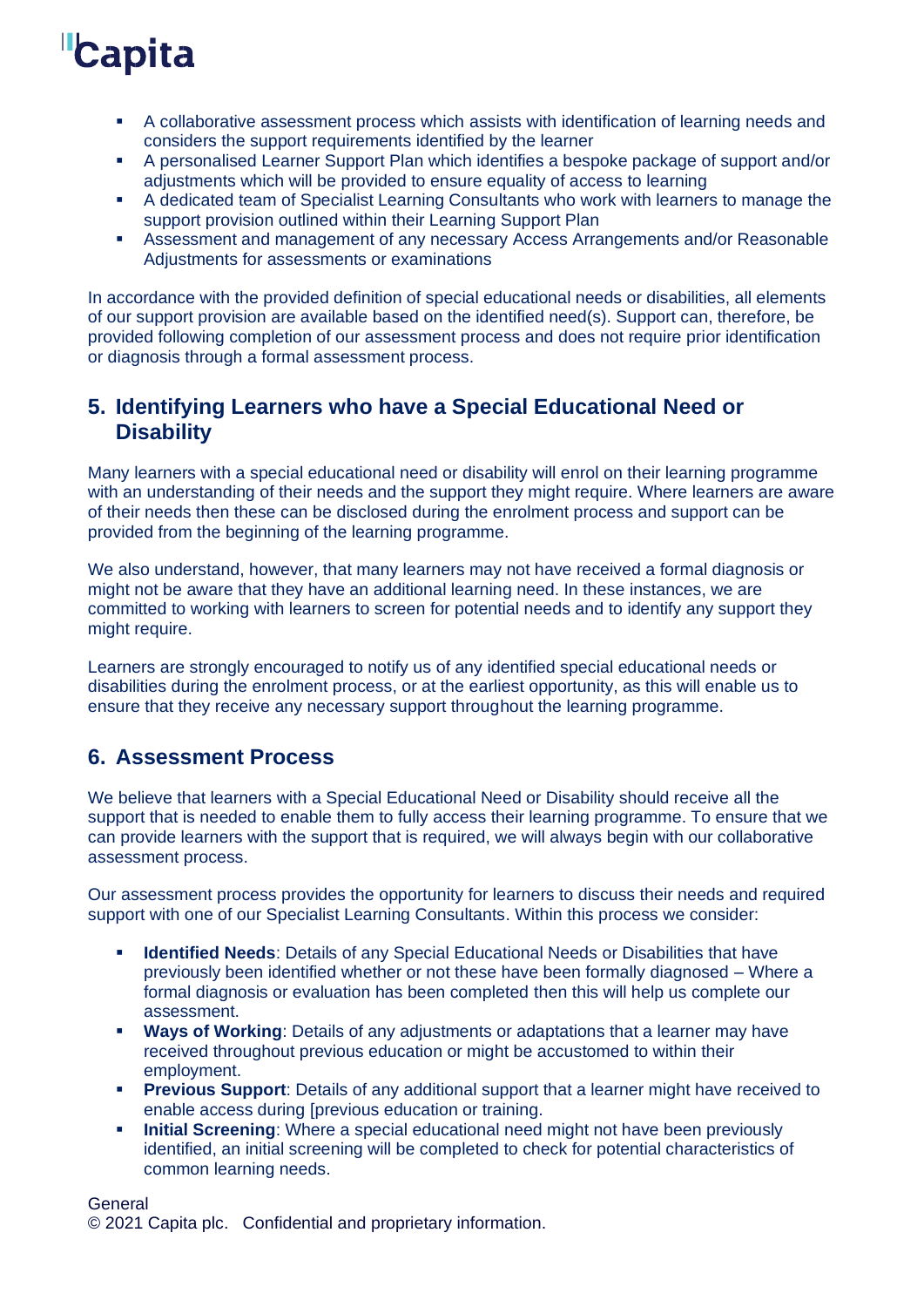## **Capita**

Our assessment process concludes with the development of a personalised Learning Support Plan, which is developed in conjunction with the learner and details the support that is required to provide equitable access to the learning programme.

### **7. Individual Learning Support Plan**

To ensure that any support we provide to learners is mapped across all elements of a learner's programme, our Learning Support Team will develop a personalised Learning Support Plan. Each Learning Support Plan is bespoke and will include:

- Details of the identified special educational needs or disabilities
- Details of the learner's individual needs and support requirements<br>■ Details of the agreed support provision and associated access arra
- Details of the agreed support provision and associated access arrangements or reasonable adjustments
- Details of the agreed objectives to be achieved through the support provided and how this will assist with equality of access to the learning programme

Individual Learning Support Plans are reviewed continuously throughout the learning programme to ensure that the support we provide reflects any dynamic needs, and most accurately reflects the requirements at each stage of the learning programme.

### **8. Access Arrangements & Reasonable Adjustments**

Learners with special educational needs or disabilities may require specific arrangements to ensure they receive equitable access to assessments and examinations. Where these are required, it is our policy to ensure that these are personalised to the needs of individual learners, and that such arrangements are provided throughout the duration of the learning programme.

#### **Access Arrangements**

Access Arrangements allow learners with special educational needs or disabilities to access an assessment or examination without changing the demands of the task. This may, for example, include support from a reader or scribe, access to enlarged or braille examination papers, or access to assistive technology.

#### **Reasonable Adjustments**

Reasonable adjustments ensure that learners with special educational needs or disabilities are not at a substantial disadvantage when completing assessments or examinations. Reasonable adjustments may, for example, include additional time, supervised breaks, or adaptations to the assessment format.

In all instances where access arrangements and/or reasonable adjustments are identified as required to provide equality of access to external assessments or examinations, then Capita Learning will work closely with the relevant Awarding Bodies to request these provisions.

### **9. Information, Storing and Confidentiality**

We understand that information relating to special educational needs or disabilities is shared with us in confidence and that this may be highly sensitive. In accordance with our data protection processes, all information shared with us by learners will be stored securely and used only for the purpose of providing the agreed support.

#### **General**

© 2021 Capita plc. Confidential and proprietary information.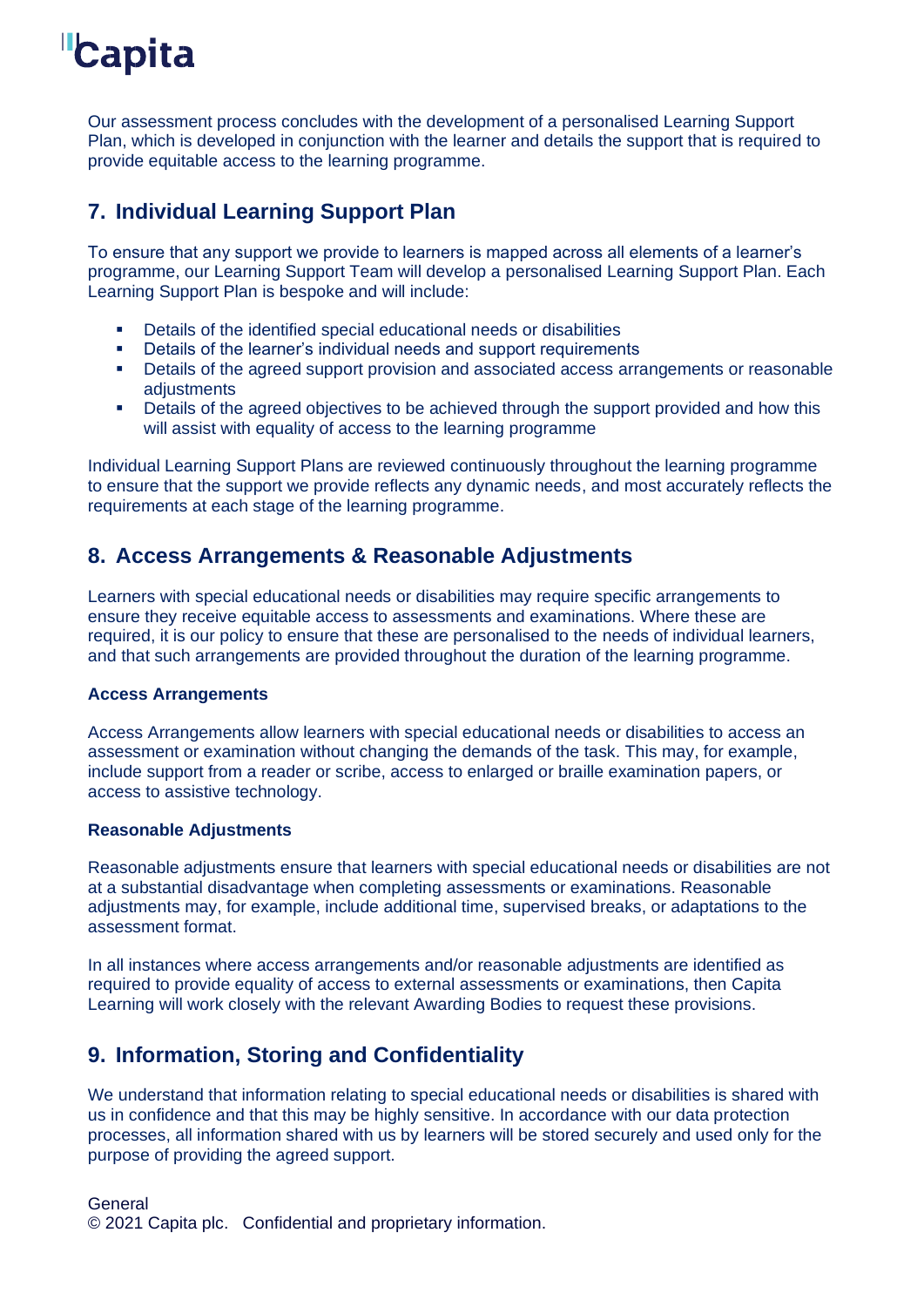## **Capita**

Where information is required to be shared with other organisations (e.g. Employers, Awarding Bodies, etc) then this will only take place with the express consent of the individual learner.

We strongly recommend that details of any special educational need or disability which is identified during our assessment process are shared with employers to ensure that any necessary adjustments can also be made within the workplace.

We also always recommend that learners who have not previously completed a formal diagnosis process contact their GP to discuss the possibility of assessment. We are happy to provide copies of learner records where this might be useful to support the assessment/diagnosis process.

### **10. Monitoring and Review of this policy**

This policy is reviewed annually to ensure compliance with legislative changes and guidance issued by regulatory bodies.

The application of the principles, processes and provision outlined within this policy is monitored by the Quality & Curriculum Director and are subject to scrutiny by the Governance Board.